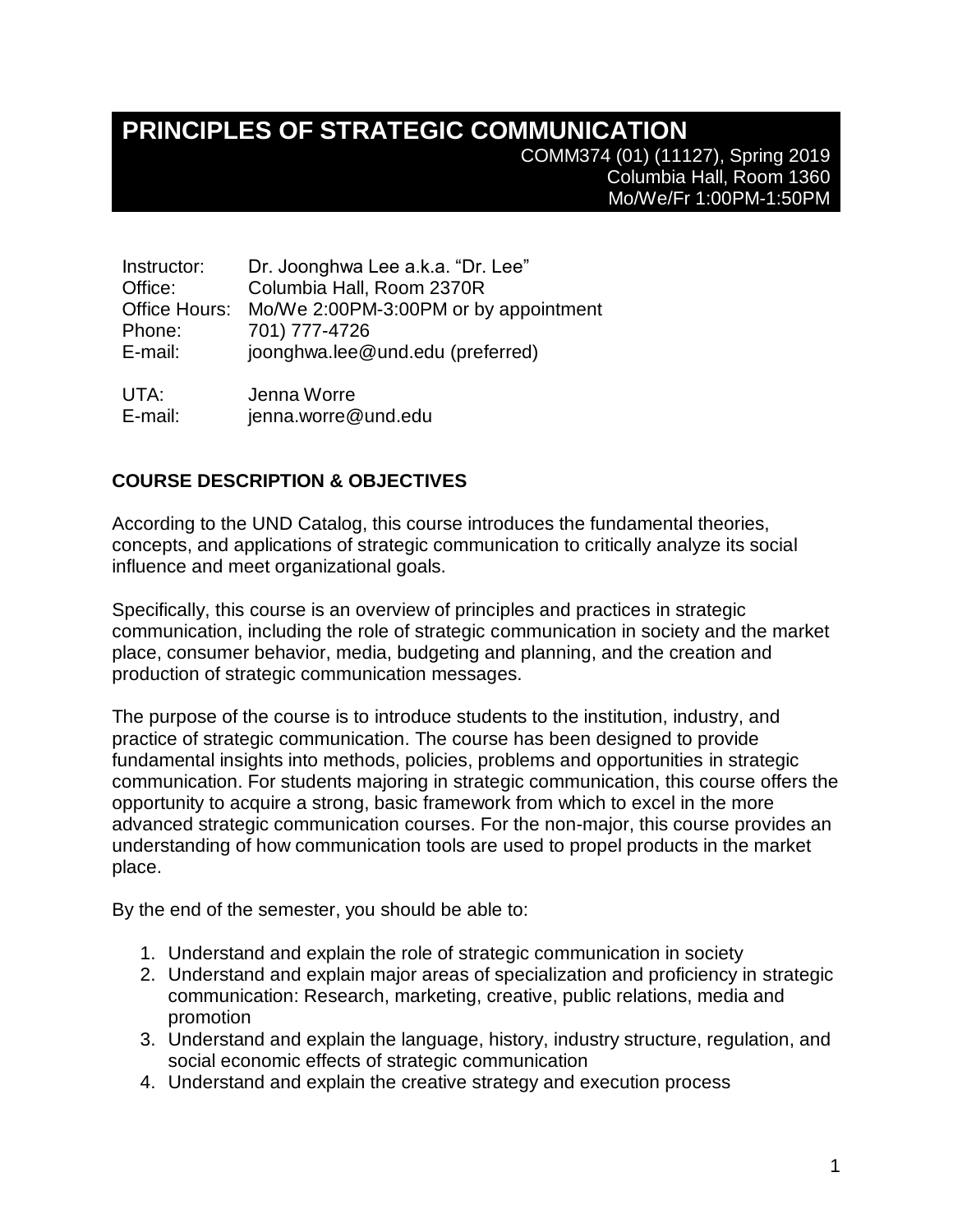- 5. Understand and explain the elements that go into creating effective strategic communication, with special focus on
	- 1) Who the company/organization is trying to reach;
	- 2) What message should be delivered;
	- 3) How should the message be visualized;
	- 4) What media should be used to deliver the messages; and
	- 5) How the effects of the message should be evaluated.

This course is designed to satisfy the following standards:

- To demonstrate an understanding of professional ethical principles and work ethically in pursuit of truth, accuracy, fairness and diversity
- To demonstrate an understanding of the history and role of professionals and institutions in shaping communications
- To demonstrate an understanding of the diversity of groups in a global society in relationship to communications
- To understand concepts and apply theories in the use and presentation of images and information
- To think critically, creatively and independently
- To write correctly and clearly in forms and styles appropriate for the communications professionals, audiences and the purposes they serve
- To conduct research and evaluate information by methods appropriate for strategic communication
- To apply tools and technologies appropriate for strategic communication

## **COURSE MATERIALS**

Moriarty, Sandra, Nancy Mitchell, and William Wells (2012), *Advertising & IMC: Principle*  and Practice, New Jersey: Prentice Hall, 9<sup>th</sup>, 10<sup>th</sup>, or 11<sup>th</sup> Edition (ISBN: 978-0-13-216364-4)

Additional readings or materials will be given to you throughout the semester from a variety of sources.

#### **COURSE REQUIREMENTS\*\*\***

\*\*\*Please refer to the guideline of "Late Assignment" under the COURSE POLICIES below.

#### **Plagiarism Training Certificate (Required):**

All COMM majors and students taking COMM classes are required to pass a brief online course that teaches them how to identify plagiarism. This course was put together by Indiana University, which has kindly allowed us to utilize it for our own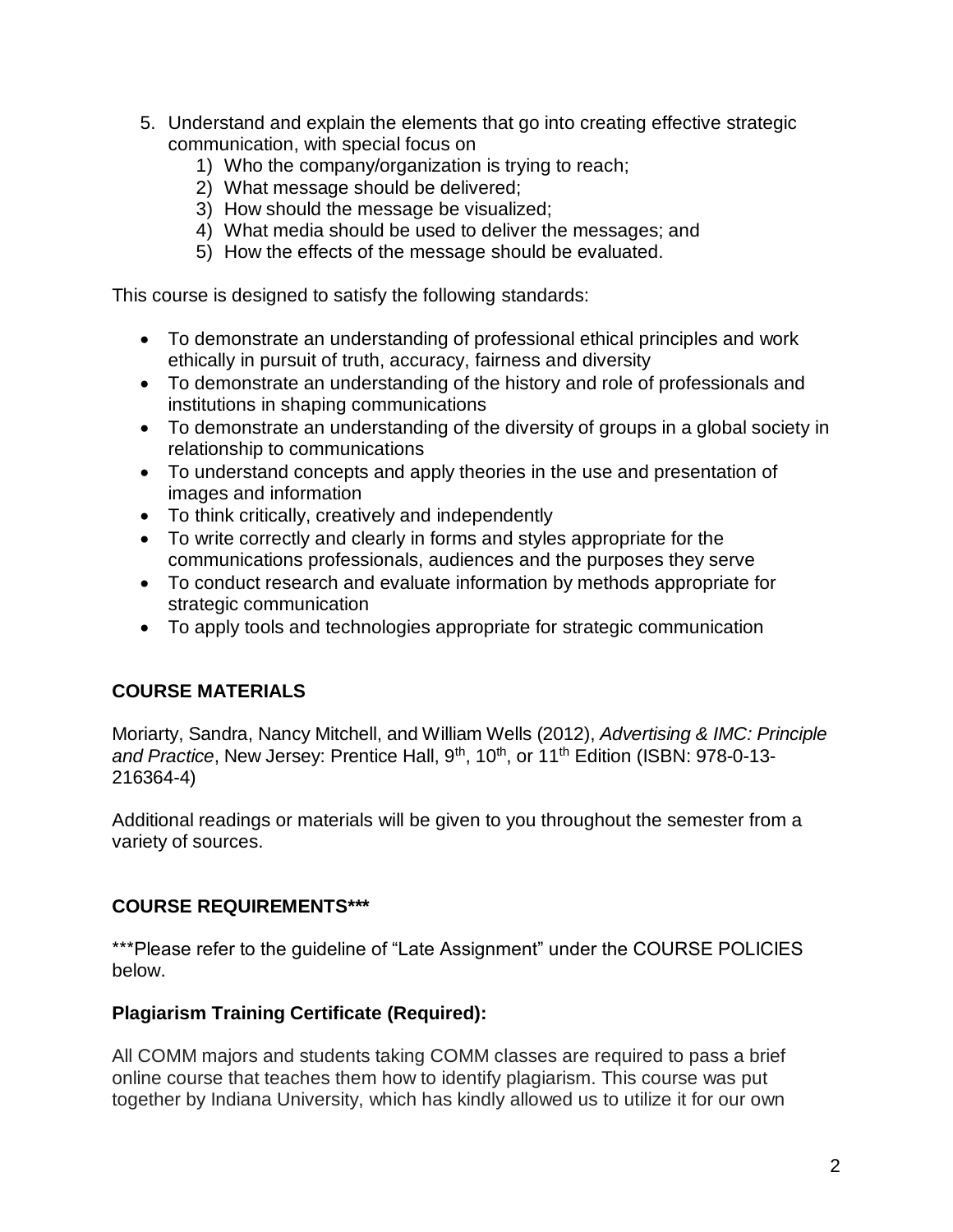students. To pass the course, use the links provided below. **Obtain the certificate, then upload it to the certificate to Blackboard by the date indicated on the course schedule.** If you have already obtained this certificate, you don't need to take the Indiana University course again. Simply upload the certificate that you have already earned for all COMM courses. **Finally, if you do not turn in this certificate by the deadline indicated on the schedule, you will receive an "I" grade for this course.**

Watch the "How to Recognize Plagiarism" tutorials here: <https://www.indiana.edu/~academy/firstPrinciples/index.html>

and learn about registration / certification tests here: <https://www.indiana.edu/~academy/firstPrinciples/certificationTests/index.html>

## **Exams (100 points):**

There will be four required exams covering the readings, class discussions, one-page weekly notes, and other activities/materials during the class. They are noncumulative. Make-up exams will be given for three situations **ONLY**:

- 1. Personal or family health conditions, certified by a physician or counselor and approved by the instructor;
- 2. Personal or family legal conditions, warranting your attention during class time and certified by an attorney or judge and approved by the instructor; or
- 3. University business certified by a University official and approved by the instructor.

If you cannot take an exam at the scheduled time, arrangements should be made with the instructor at least **ONE WEEK before** the scheduled date. Failure to do so will result in **the reduction of 20% of the total score** for that particular exam.

Please do not ask for exceptions other than these. Keeping up with grades is your responsibility. Please check the instructor during office hours if you have a problem or need an exception.

#### **Professional Interview Project (30 points):**

This is an individual assignment. Each student can select any person in the field of advertising or marketing whom s/he is interested in. Details about the professional interview project will be discussed during the class.

## **Team Project (60 points):**

Each student will participate in a final team project. Teams will be randomly assigned during the Week 2. Each team will select two advertisements, one you like and one you dislike, and analyze their marketing and advertising strategies. There will be final presentations at the end of the semester. Details about the final team project will be discussed during the class.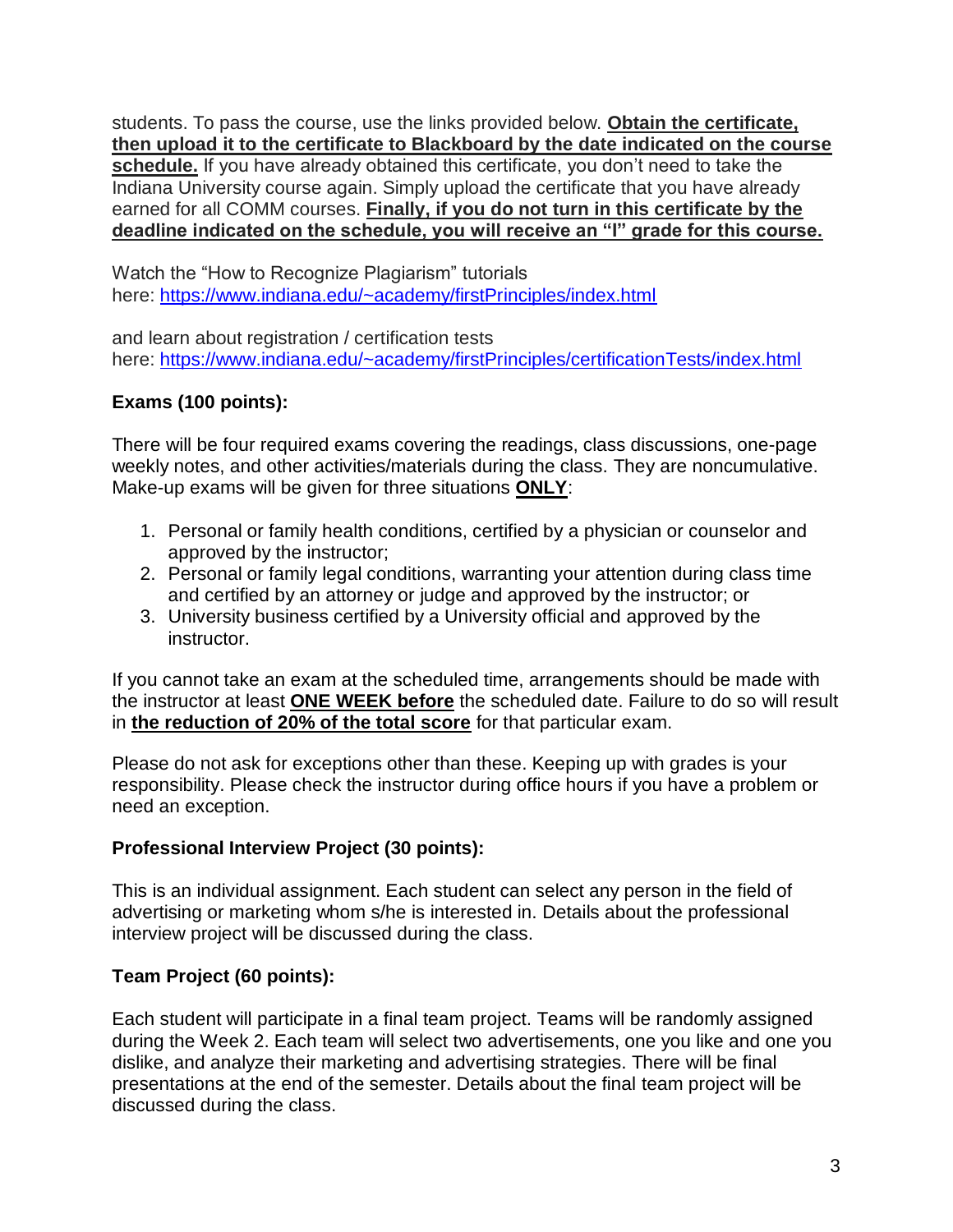#### **One-Page Weekly Note (2 points x 15):**

This is a team assignment (same team as for the final project). Each team will submit a full one-page team review note (1-inch margins, 12 point font size, and **single-spaced**) by midnight (CST) of each Sunday via Blackboard, except for Week 1. You will have an exemption of the note for Week 1, which means you will automatically earn 2pts for this assignment on Week 1. **Each team will be required to submit only one full onepage weekly note.** This note needs to include what the students in the team think is important among the class materials, readings and lectures of the week. You do not need to include all topics of the week. The notes will be a source of the exams. **If the note exceeds one page, the team will suffer a one-point reduction for that note.**

#### **Class Participation (30pts):**

Throughout the semester we will have various class participations. These participations will include: attendance\*\*\*, student bio, pop quizzes, short presentations, discussion, and essays. These assignments are given in order to help facilitate student learning and to foster student-teacher interaction.

\*\*\*Please refer to the quideline of "Attendance" under the COURSE POLICIES below.

#### **Extra Credit (+ α):**

Opportunities may or may not be available during the semester and are at instructor's discretion. However, if your class participation points exceed 30 points, the extra points will be considered as extra credits.

#### **COURSE EVALUATION**

Final grades will be based on the following factors:

| B(80%)<br>C(70%)<br>D(60%) |
|----------------------------|
|                            |
|                            |
|                            |
| $F(0-59.99)$               |
|                            |
|                            |
|                            |
|                            |
|                            |
|                            |
|                            |

The following scale will be used to determine the final grade:

| 225-250pts        | A (≥90%)    |
|-------------------|-------------|
| 200-224pts        | B(80%)      |
| 175-199pts        | C(70%)      |
| 150-174pts        | D(60%)      |
| Fewer than 149pts | F (0-59.99) |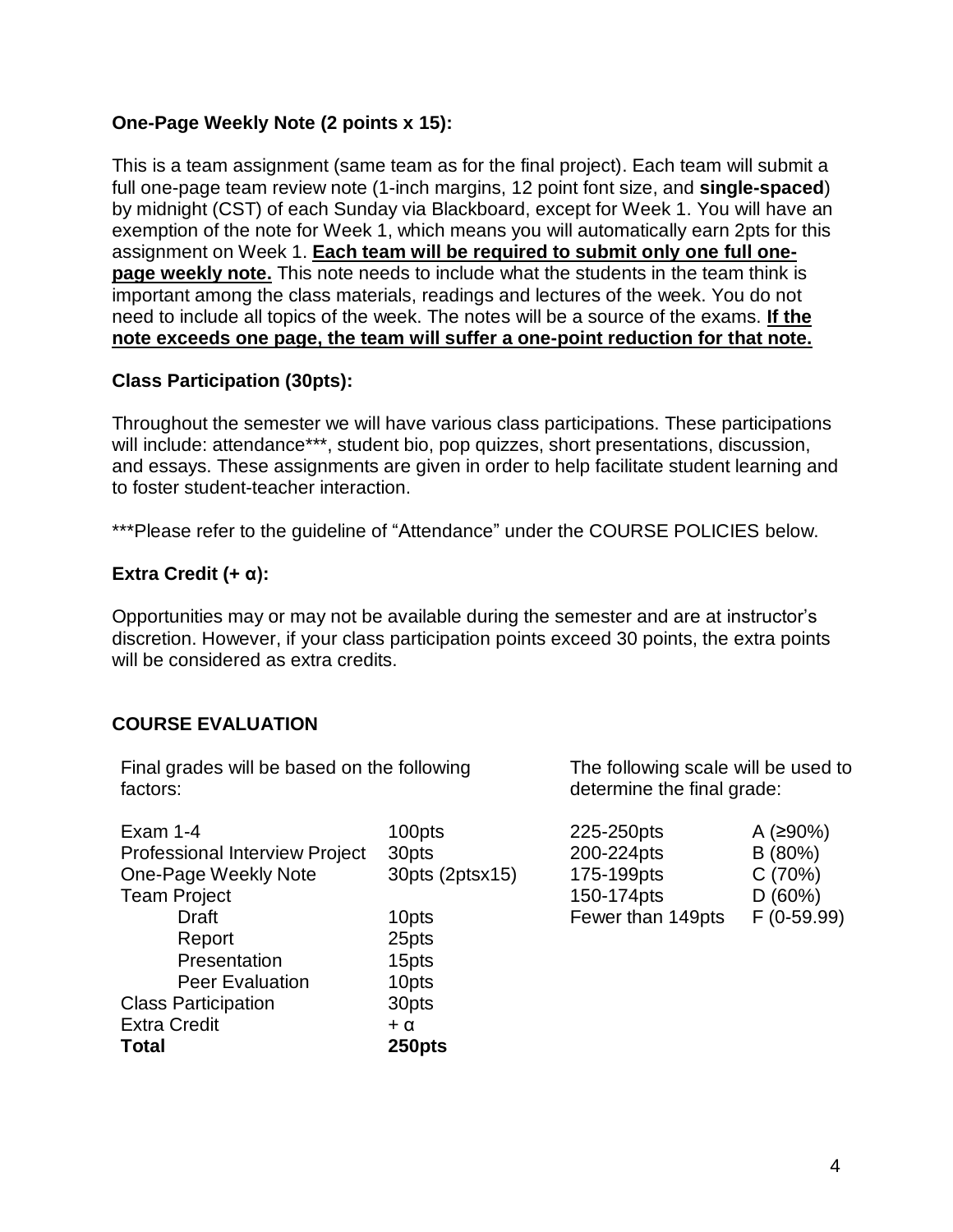- A: Achievement that is outstanding relative to the level necessary to meet course requirements.
- B: Achievement that is significantly above the level necessary to meet course requirements.
- C: Achievement that meets course requirements in every respect.
- D: Achievement that is worthy of credit even though it fails to meet fully the course requirements.
- F: Represents failure and signifies that the work was either completed but at a level of achievement that is not worthy of credit or was not completed.
- I (Incomplete): assigned at the discretion of the instructor. An incomplete grade will be considered only when documented, extraordinary circumstances beyond control, or ability to anticipate, prohibit timely completion of the course requirements. **Incomplete grades are rare.** Requires a written agreement between instructor and student.

#### **Grade Distribution**

Grades will be given on an absolute scale. This means that your grades will be based only on your accomplishments and that you are not in competition with other students for grades in this course.

#### **Calculating the Final Grade**

The maximum score you can earn from this course is 250 points. Additionally, extra credit opportunities will be provided over the course of the semester. Your final grade percentage will be calculated based on the following formula:

#### **(Points earned from course requirements + extra credit points) \* 100 / 250 points**

Suppose that at the end of the semester, you earn 200 points (out of 250 points) from course requirements and 5 extra credit points. Then your final percentage will be: (200 + 5)  $\times$  100 / 250 = 82%

#### **COURSE POLICIES**

#### **Late Assignment**

After the deadline, **20%** of the assignment's grade will be deducted for each day the assignment is turned in late.

#### **Attendance**

Attendance will be taken regularly at the start of class. Each attendance counts 0.5 point. Late arrival, which can be defined as arrival after checking attendance, counts 0.2 point. Two late arrivals equal one absence, deducting 0.5 point. The total attendance points will be 20.5 points (0.5 point x 41). If the instructor does not check attendance, all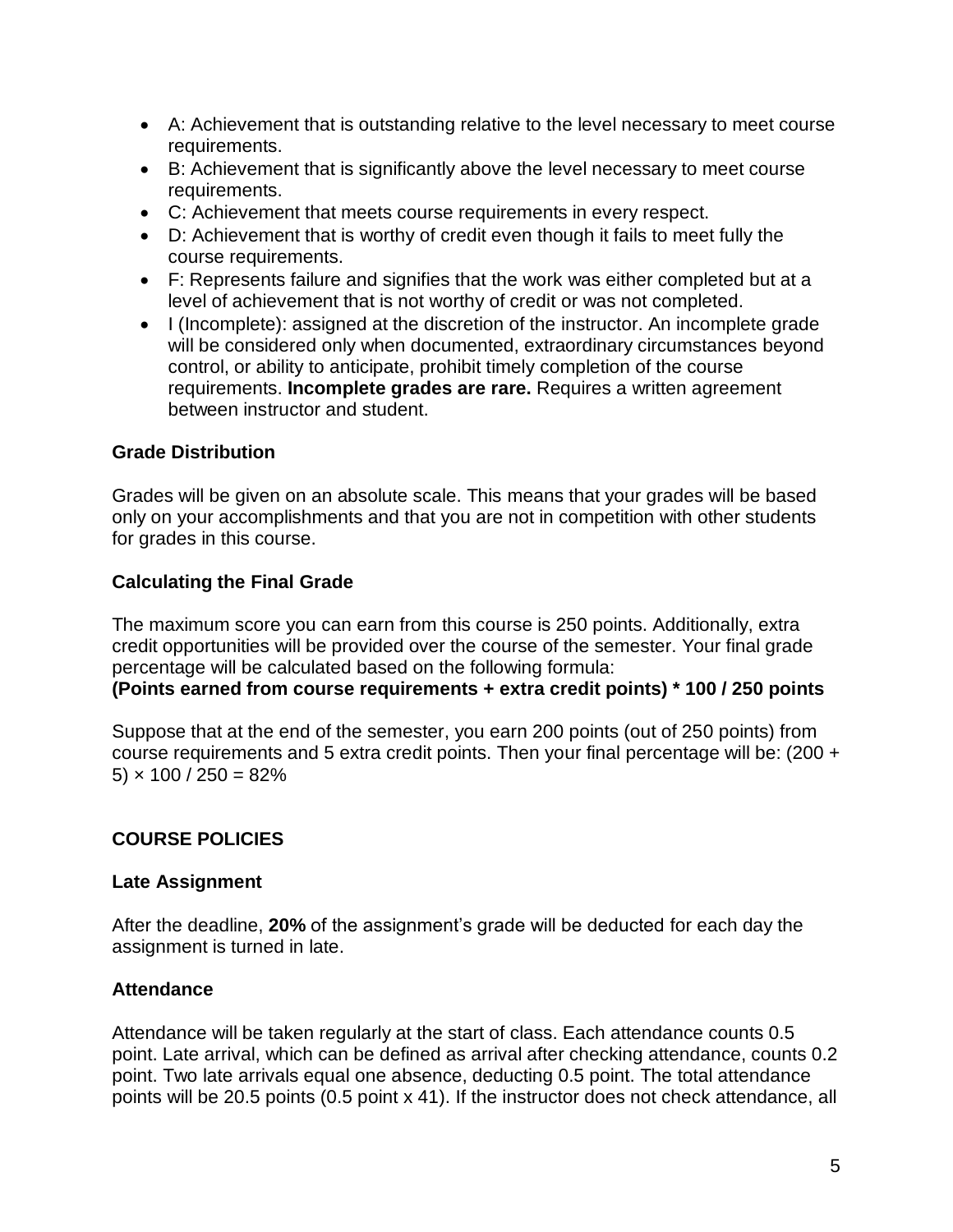students automatically attain 0.5 point for the attendance of that day. If you miss more than 25 minutes of class by arriving late or leaving early, you will be counted as absent from class that day. **There are no excused or unexcused absences. However, students will not be penalized for absence during the session due to unavoidable or legitimate circumstances, which must be documented. Such circumstances include verified illness, participation in intercollegiate athletic events, subpoenas, jury duty, military service, bereavement, and religious observances. Such circumstances do not include voting in local, state, or national elections.**

**You have to take responsibility for your decisions, including missing points for class participation, lectures, or extra credit if you decide to be absent. You will be allowed 4 absences (10% of the total attendance) with point deductions (0.5 point for each absence). After any 4 absences, 5% of the total attendance points will be deducted for** *each absence cumulatively* **(i.e., 5th absence = 5%, 6th absence = 10% deduction, etc.).**

Notification of cancellation of class will be announced at least one class meeting prior to the cancellation or via UND email account. In case of inclement weather, I will do my best to send out an email as early as possible (most likely around 6am) if we are not meeting in person.

Students are not allowed to use cell phones in the classroom. **0.5 point will be deducted each time your cell phone rings.** Text-messaging, cross-word puzzles, Sudoku, newspapers and any other non-course related materials and activities are absolutely prohibited in class.

#### **\*\*\*If the instructor is late for class or his cell phone rings during the class, he will bring treats for all students at the next class.**

#### **Team Project Policy**

All team members must participate in team projects in a meaningful manner in order to earn team project grades. If your team 1) does not receive any responses from your team member(s), 2) cannot communicate with them, or 3) has serious issues with their performance and contribution to the team, please let me know who those member(s) are. Based on each team's decision, each team can report if your team lost team member(s) or your team member(s) failed to contribute to the team. Then, I will notify it to the team member(s) who have not meaningfully participated in projects. Once I file the report, that team member(s) will have 25%, 50%, or 100% point deduction from your team's total grades based on the team's decision regarding the team member(s) contribution. For example, if your team earned 30 points for a team project, that team member(s) may earn 22.5 points (25% deduction from 30 points), 15 points (50% deduction from 30 points), or 0 point (100% deduction from 30 points). As you are seniors or juniors, I assume you know how to respect your team members and work together. However, I need to state this policy in order to be fair to students who work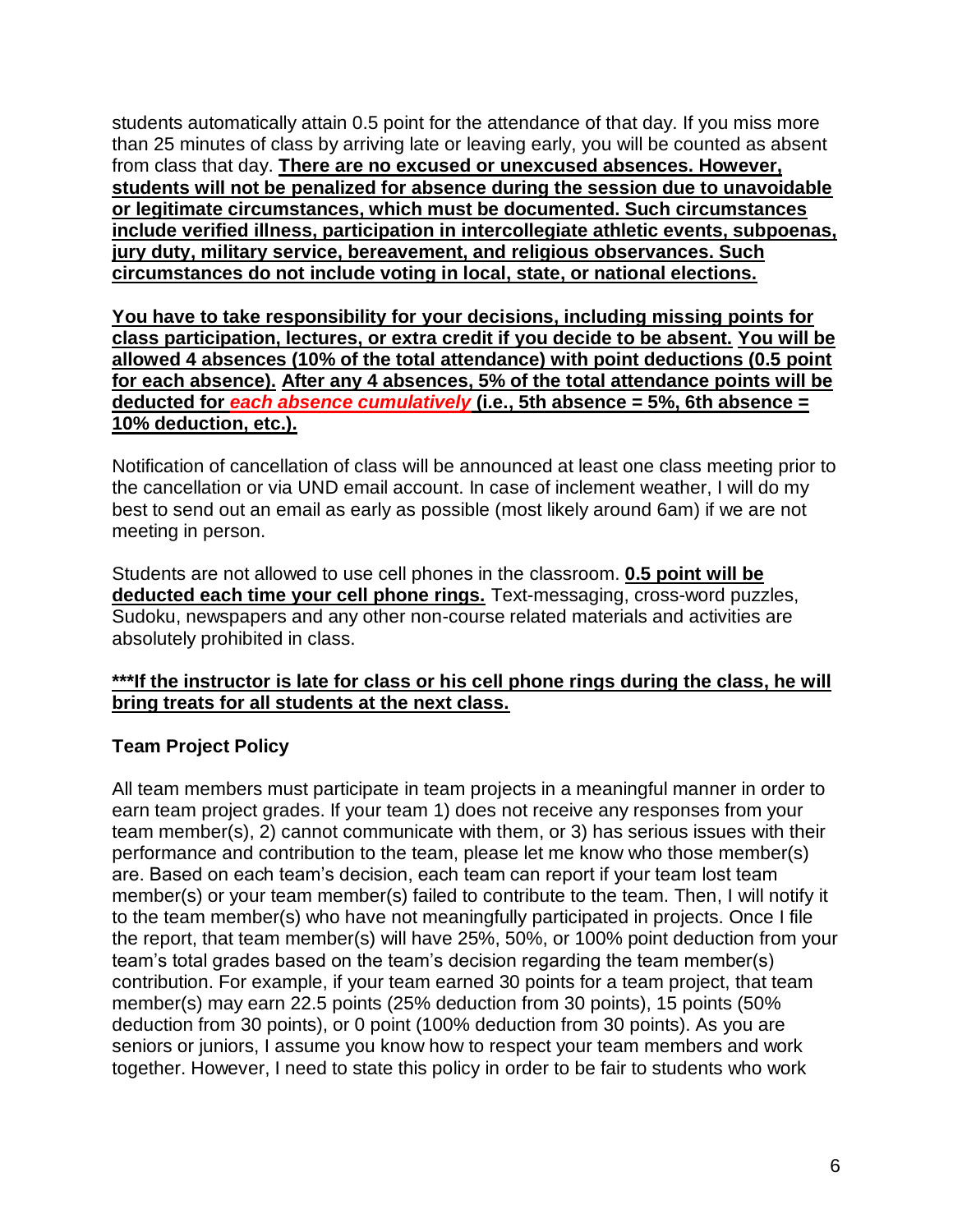harder. If you actively participate in your team projects, you don't need to be concerned about this policy at all.

#### **Scholastic Dishonesty**

University of North Dakota takes a strong stance against Scholastic Dishonesty. Scholastic Dishonesty includes, but is not limited to, cheating on a test, plagiarism, collusion, fabrication, or facilitating any such act. **If you engage in scholastic dishonesty, disciplinary action at both the departmental and university level will be taken, which could result in failing the course and/or expulsion from the university.** Examples of scholastic dishonesty include:

(1) **Cheating** on a test includes, but is not restricted to: 1) Copying from another student's test; 2) Possessing or using material during a test not authorized by the person giving the test; 3) Collaborating with or seeking aid from another student during a test without authority; 4) Knowingly using, buying, selling, stealing, transporting, or soliciting in whole or in part the contents of an unadministered test; 5) Substituting for another student or permitting another student to substitute for oneself to take a test; and 6) Bribing another person to obtain an unadministered test or information about an unadministered test.

(2) **Plagiarism** means the appropriation, buying, receiving as a gift, or obtaining by any means another person's work and the unacknowledged submission or incorporation of it in one's own work. This includes appropriation of another person's work by the use of computers or any other electronic means.

(3) **Collusion** means the unauthorized collaboration with another person in preparing written work offered for credit.

(4) **Fabrication:** Unauthorized falsification or invention of any information or citation in an academic exercise.

(5) **Recycling Prior Work:** Submitting work previously submitted and evaluated for course credit in prior sections of this course or in other courses.

To be clear: going online and taking information without proper citations, copying parts of other student's work, creating information for the purposes of making your paper seem more official, or anything involving taking someone else's thoughts or ideas without proper attribution is **academic misconduct**. If you work together on an assignment when it is not allowed, it is **academic misconduct**. If you have a question about an assignment, please come see me to clarify. Any cases of academic misconduct will be reported for violating the academic honesty requirements in the student handbook. They will also result in failure for the course. Remember – ignorance is NOT a defense.

**The Department of Communication is committed to bringing the richness of cultural diversity to all students. Through active engagement, the Communication**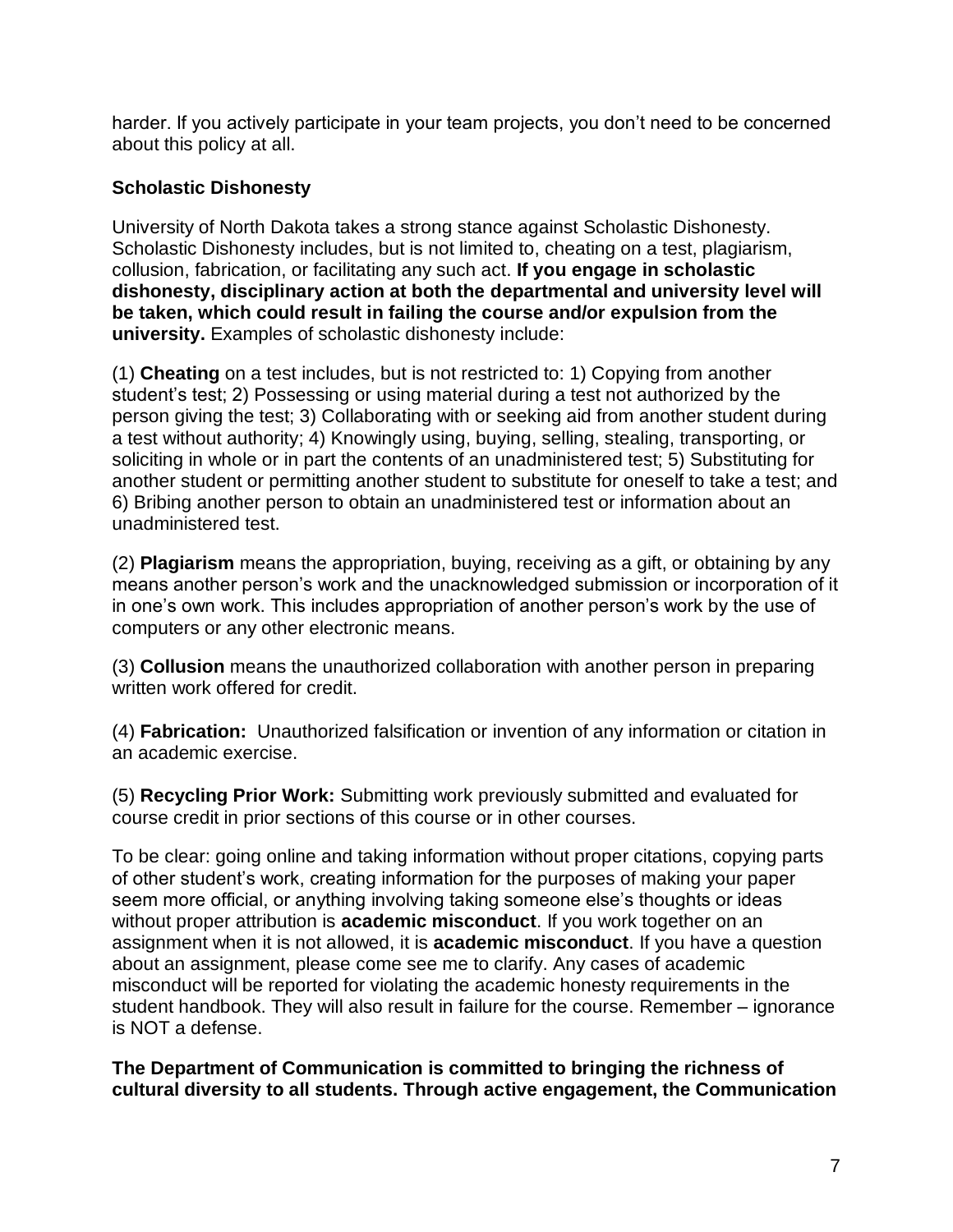**Program endeavors to provide multicultural opportunities, to reduce cultural stereotypes, to embrace cultural differences, and to promote respect for cultural diversity.**

All Students are subject to the University of North Dakota Code of Student Life [\(http://und.edu/code-of-student-life/general-policies.cfm\)](http://und.edu/code-of-student-life/general-policies.cfm), including, but not limited to, issues of Scholastic Dishonesty.

All Communication majors and pre-majors will be added to the Communication Department Listserv. The purpose of the listserv is to keep students informed of opportunities to enhance their educational experience at UND. Contact the Communication Department office [\(und.comm@email.und.edu\)](mailto:und.comm@email.und.edu) if you would like to be removed from the listserv or if you are not receiving messages and would like to be added. To keep informed, also refer to the Communication Department web page (https://arts-sciences.und.edu/communication/).

**Disabilities**: To get confidential guidance and support for disability accommodation requests, students are expected to register with DSS at [https://und.edu/disability](https://und.edu/disability-services/)[services/,](https://und.edu/disability-services/) McCannel Hall 190, or 701.777.3425.

**Notice of Nondiscrimination:** It is the policy of the University of North Dakota that no person shall be discriminated against because of race, religion, age, color, gender, disability, national origin, creed, sexual orientation, gender identity, genetic information, marital status, veteran's status, or political belief or affiliation and the equal opportunity and access to facilities shall be available to all. Concerns regarding Title IX, Title VI, Title VII, ADA, and Section 504 may be addressed to Donna Smith, Director of Equal Employment Opportunity/Affirmative Action and Title IX Coordinator, Twamley Hall 401, 701.777.4171, [UND.eo.titleIX@und.edu](mailto:UND.eo.titleIX@und.edu) or the Office for Civil Rights, U.S. Dept. of Education, 500 West Madison, Suite 1475, Chicago, IL 60611 or any other federal agency.

**Reporting Sexual Violence:** If you or a friend has experienced sexual violence, such as sexual assault, domestic violence, dating violence or stalking, or sex-based harassment, please contact UND's Title IX Coordinator, Donna Smith, for assistance: 701.777.4171; [donna.smith@UND.edu;](mailto:donna.smith@UND.edu) or go to [http://und.edu/affirmative](http://und.edu/affirmative-action/title-ix/)[action/title-ix/.](http://und.edu/affirmative-action/title-ix/)

**Faculty Reporting Obligations Regarding Sexual Violence:** It is important for students to understand that faculty are required to share with UND's Title IX Coordinator any incidents of sexual violence they become aware of, even if those incidents occurred in the past or are disclosed as part of a class assignment. This does not mean an investigation will occur if the student does not want that, but it does allow UND to provide resources to help the student continue to be successful at UND. If you have been the victim of sexual violence, you can find information about confidential support services at [http://und.edu/affirmative-action/title-ix/.](http://und.edu/affirmative-action/title-ix/)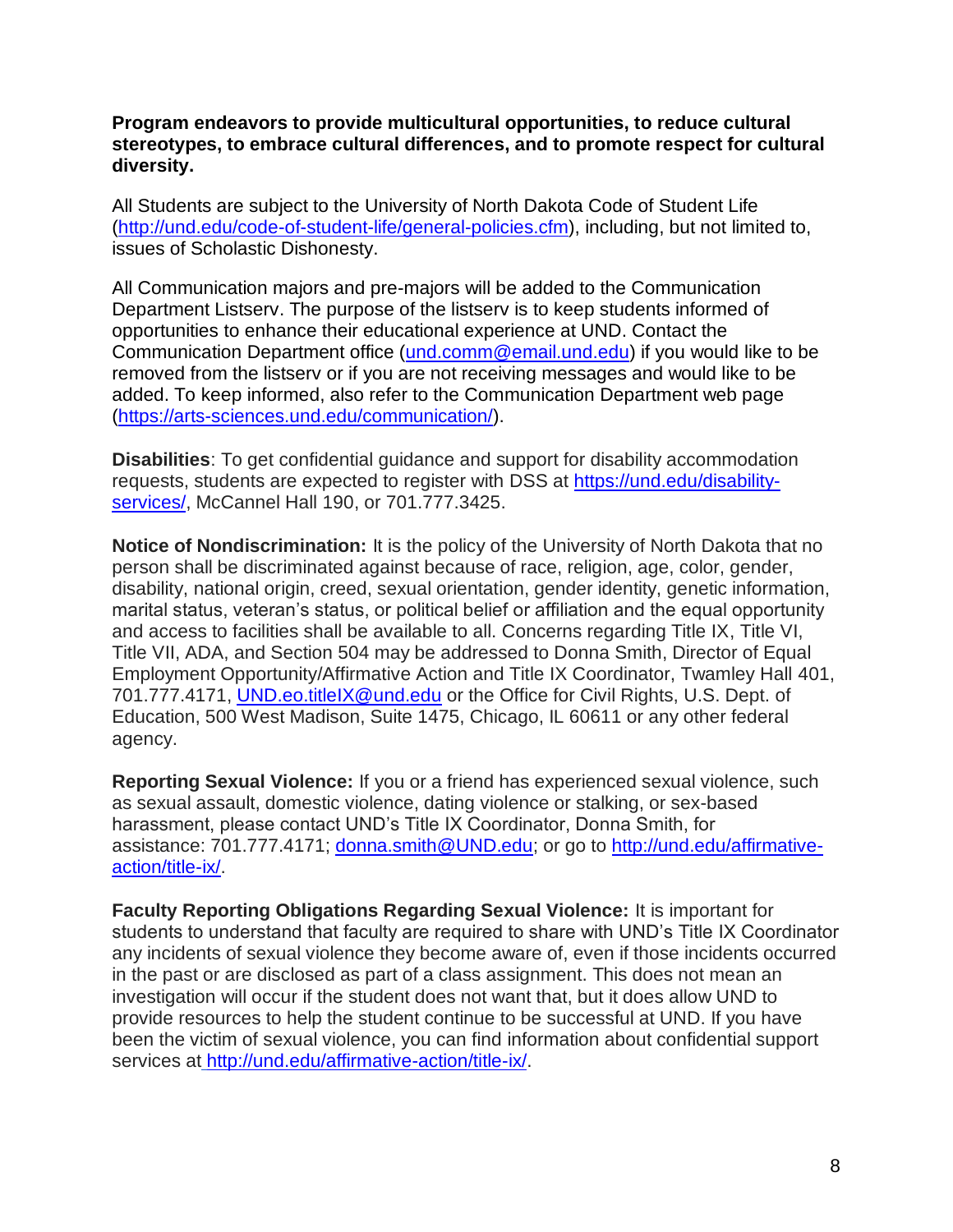**UND Cares Program:** The UND Cares program [\(http://und.edu/und-cares/\)](http://und.edu/und-cares/) seeks to educate faculty, staff and students on how to recognize warning signs that indicate a student is in distress.

**How to Seek Help When in Distress:** We know that while college is a wonderful time for most students, some students may struggle. You may experience students in distress on campus, in your classroom, in your home, and within residence halls. Distressed students may initially seek assistance from faculty, staff members, their parents, and other students. In addition to the support we can provide to each other, there are also professional support services available to students on campus through the Dean of Students and University Counseling Center. Both staffs are available to consult with you about getting help or providing a friend with the help that he or she may need. For more additional information, please go to [http://und.edu/und-cares/.](http://und.edu/und-cares/)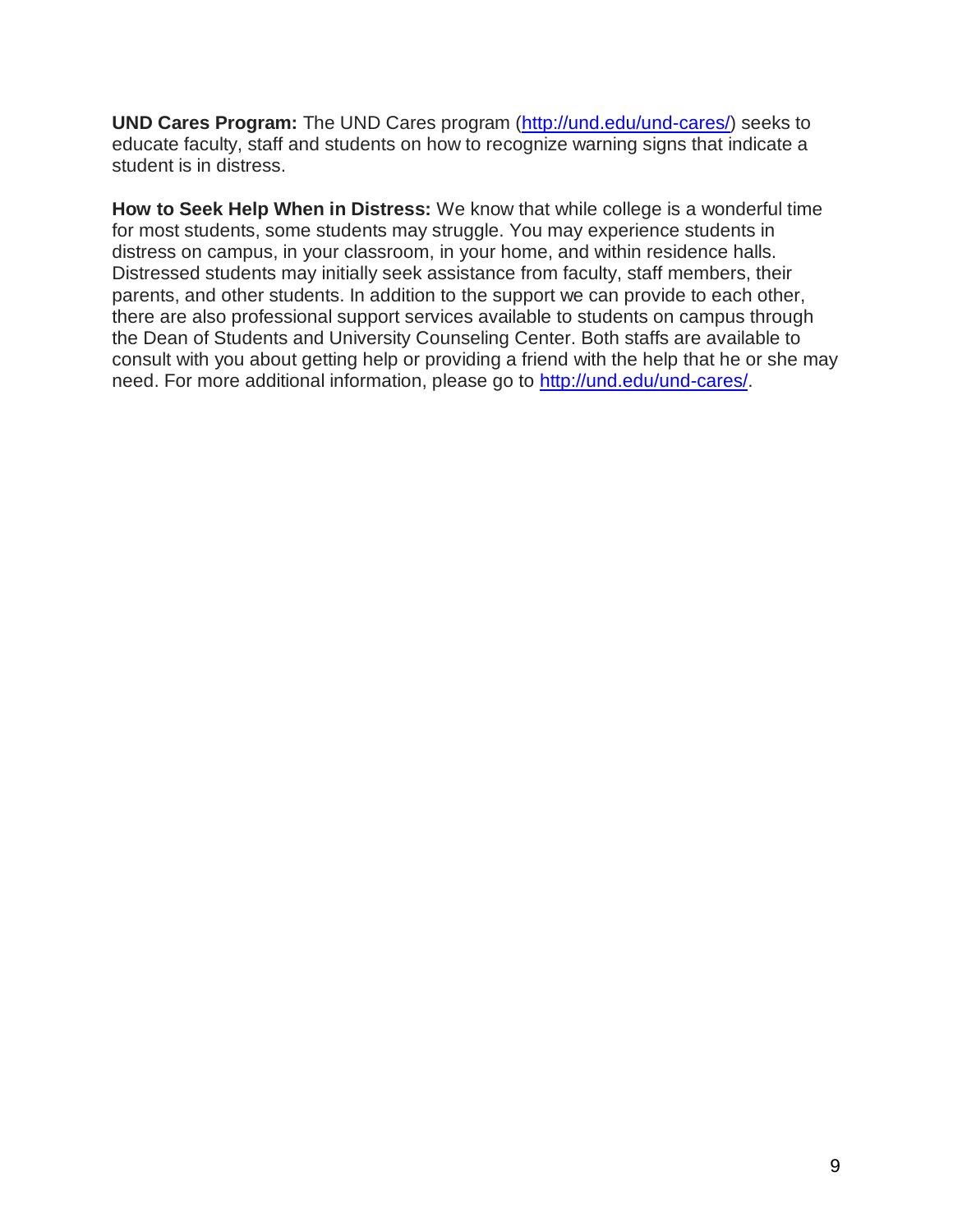| Week   | Date                   | <b>Topics</b>                                    | Readings/Assignments             |
|--------|------------------------|--------------------------------------------------|----------------------------------|
| Week 1 | $1/9$ (W)              | <b>Course Introduction</b>                       |                                  |
|        | $1/11$ (F)             | Introduction to Strategic Communication          |                                  |
| Week 2 | $1/14$ (M)             | Introduction to Advertising                      | •Read Ch.1.                      |
|        | $1/16$ (W)             | Introduction to Advertising (continued)          |                                  |
|        | $1/18$ (F)             | Advertising's Role in Marketing                  | •Read Ch.2.                      |
|        |                        |                                                  | •Submit Student Bio on           |
|        |                        | In-Class Work: Meet your teammates!              | <b>Blackboard.</b>               |
|        |                        |                                                  | •Submit 1) Team Fact             |
|        |                        |                                                  | Sheet and 2) signed              |
|        |                        |                                                  | <b>Team Contract by</b>          |
|        |                        |                                                  | 11:59PM via email.               |
| Week 3 | $1/21$ (M)             | Martin Luther King Jr. Day (No Class)            |                                  |
|        | $1/23$ (W)             | Advertising's Role in Marketing                  |                                  |
|        |                        | (continued)                                      |                                  |
|        | $1/25$ (F)             | Advertising's Role in Marketing                  | <b>Submit Plagiarism</b>         |
|        |                        | (continued)                                      | <b>Certificate on Blackboard</b> |
| Week 4 | $1/28$ (M)             | <b>No Class</b>                                  |                                  |
|        | $1/30$ (W)             | How Strategic Communication Works                | •Read Ch.4.                      |
|        | $2/1$ (F)              | Exam 1                                           |                                  |
|        |                        |                                                  |                                  |
|        |                        | How Strategic Communication Works                |                                  |
| Week 5 |                        | (continued)                                      |                                  |
|        | $2/4$ (M)              | How Strategic Communication Works<br>(continued) |                                  |
|        |                        | <b>Guest Lecture</b>                             |                                  |
|        | $2/6$ (W)<br>$2/8$ (F) | <b>Understanding the Consumer Audience:</b>      | •Read Ch.5.                      |
|        |                        | Segmenting and Targeting the Audience            |                                  |
| Week 6 | $2/11$ (M)             | <b>Understanding the Consumer Audience:</b>      |                                  |
|        |                        | Segmenting and Targeting the Audience            |                                  |
|        |                        | (continued)                                      |                                  |
|        | $2/13$ (W)             | <b>Understanding the Consumer Audience:</b>      |                                  |
|        |                        | Segmenting and Targeting the Audience            |                                  |
|        |                        | (continued)                                      |                                  |
|        | $2/15$ (F)             | <b>Strategic Research</b>                        | •Read Ch.6.                      |
| Week 7 | $2/18$ (M)             | <b>Presidents' Day (No Class)</b>                |                                  |
|        | $2/20$ (W)             | Strategic Research (continued)                   |                                  |
|        | $2/22$ (F)             | Strategic planning                               | •Read Ch.7.                      |
| Week 8 | $2/25$ (M)             | Strategic planning (continued)                   |                                  |
|        | $2/27$ (W)             | Strategic planning (continued)                   |                                  |
|        | $3/1$ (F)              | Exam 2                                           |                                  |
| Week 9 | $3/4$ (M)              | <b>Creative and Message Strategy</b>             | •Read Ch.8.                      |
|        | $3/6$ (W)              | <b>Creative and Message Strategy</b>             |                                  |
|        |                        | (continued)                                      |                                  |

## **TENTATIVE COURSE SCHEDULE\***